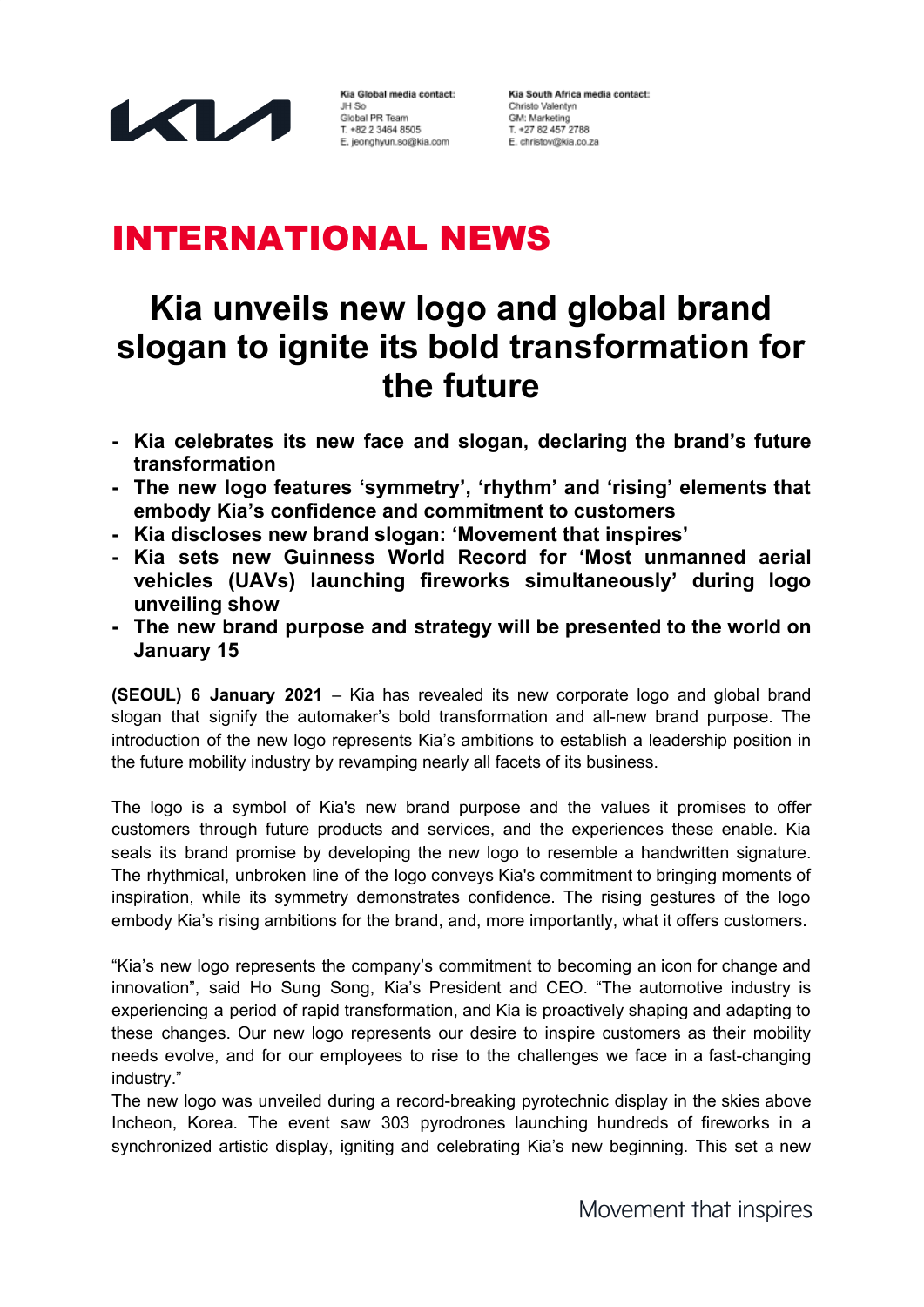Guinness World Record for 'Most unmanned aerial vehicles (UAVs) launching fireworks simultaneously'. The dazzling display can be seen on the Kia Global YouTube channel: [https://youtu.be/s61\\_IsjqLzc](https://youtu.be/s61_IsjqLzc)

### **A new brand purpose and strategy to be revealed on January 15**

In addition to an all-new logo, Kia revealed its new global brand slogan, 'Movement that inspires'. Details on Kia's new brand strategy, including brand purpose and philosophy as well as application to Kia's future product line-up, will be shared through the digital 'New Kia Brand Showcase' event to be held at 01:00 AM CET, January 15<sup>th</sup>. The event can be viewed on the Kia Global YouTube channel.

The launch of the new logo follows the announcement of Kia's 'Plan S' long-term business strategy in 2020. Under Plan S, Kia, among other objectives, has the ambition to take a leading position in the global car market. This is focused on popularizing electric vehicles and introducing a broad range of mobility services, tailored to meet the needs and tastes of individuals and local markets.

# # #

#### **About Kia Motors Corporation**

*Kia Motors Corporation ([www.kia.com](http://www.kia.com/)) is a world-class mobility experience provider that seeks to inspire its customers through movement. Founded in 1944, Kia has been in the 'movement' industry for more than 75 years. With 52,000 employees worldwide, a presence in more than 190 markets, and manufacturing facilities in six countries, the company today sells around three million vehicles a year. Kia is spearheading the popularization of electrified and battery electric vehicles and developing a growing range of mobility services, encouraging millions of people around the world to explore the best ways of getting around.*

## **About Kia Motors South Africa**

*Kia Motors South Africa [\(www.kia.co.za\)](http://www.kia.co.za/) was founded in April 1998, and is incorporated under Motus Corporation as the official importer and distributor of Kia Motors in southern Africa. Surprising South Africa for the past 20 years, Kia Motors South Africa has a dealership footprint spanning 69 dealerships throughout southern Africa, and offers a full range of passenger vehicles and light commercial vehicles – all with an industry-leading Unlimited Kilometre/5-year warranty. KIA Motors has been ranked number one for quality for six consecutive years by J.D. Powers and Associates.*

#### **About Motus Corporation**

*Motus is South Africa's leading automotive group, employing over 17 500 people. We are a diversified (non-manufacturing) business in the automotive sector with unrivalled scale and scope in South Africa, a selected international presence primarily in the United Kingdom and Australia, as well as a limited presence in South East Asia and Southern and East Africa. Motus traces its roots back to 1948, when its founding company Imperial Holdings Limited started as a single motor dealership in downtown Johannesburg. Motus was listed on the*